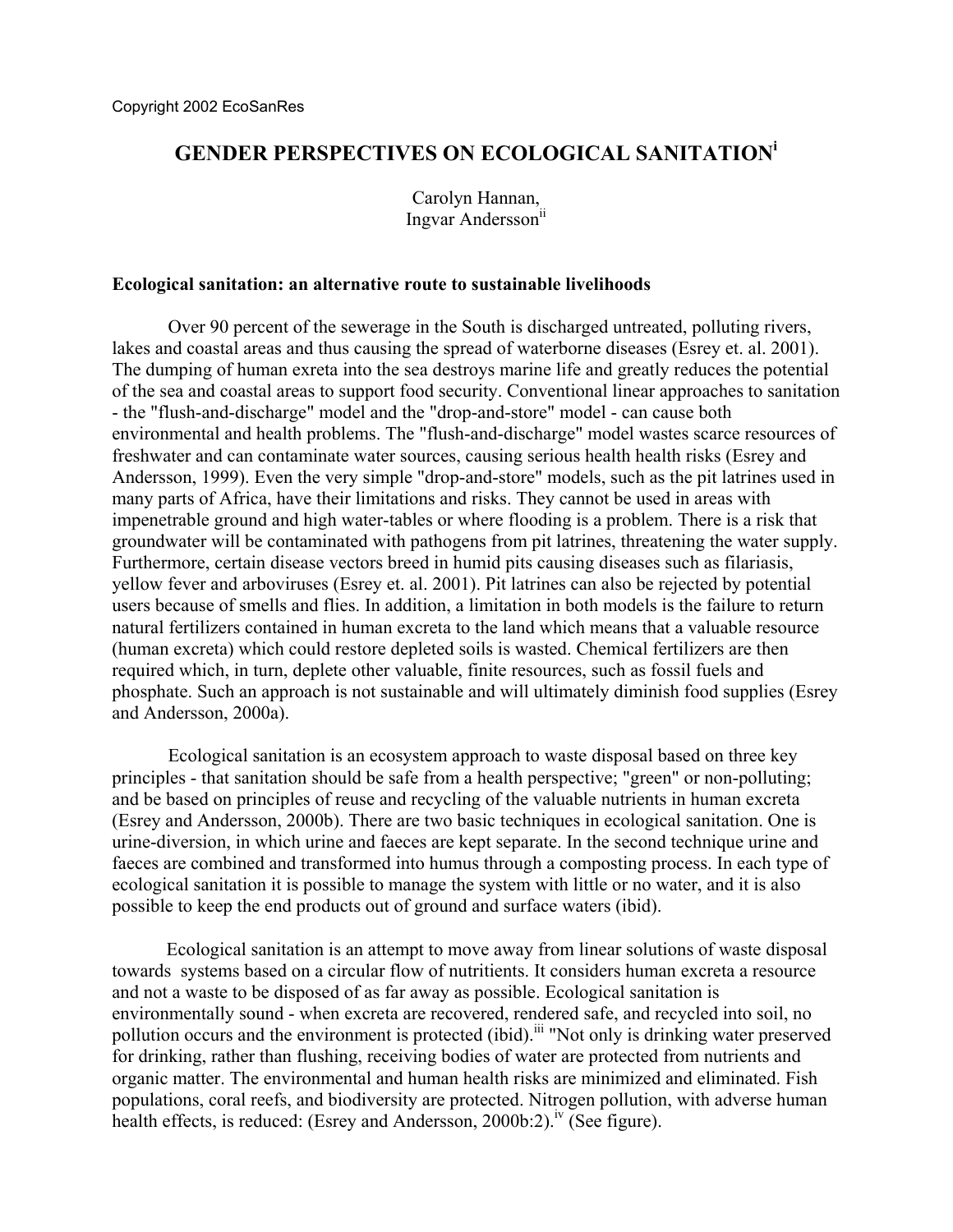

The nutrient loop: Recovering, rendering safe and recycling nutrients in human excreta

Ecological sanitation systems can make an invaluable contribution to sustainable livelihoods and poverty reduction, including in urban areas, by increasing food security through the return of nutrients from excreta to the soil to increase soil fertility and by reducing pollution and health risks. Such systems also impact positively on food security through better management of scarce water resources and contribute to health through reducing transmission of disease and increasing nutritional intake (ibid). The compost produced can be sold or used ifor household food production. The establishment of home gardens and sale of produce can be facilitated and the resulting increased income can lead to greater nutritional well-being for families. The establishment of an ecological sanitation system can create opportunities for local entrepreneurs to design and build toilets as well as provide training on the building of the toilets and the use of the end product, creating further income generation potential.

Ecological sanitation approaches are thus far more feasible than conventional sanitation systems both financially and environmentally (ibid) and offer more from a sustainable livelihood and poverty reduction perspective. In addition, these systems can foster decentralized management systems, with potential for empowering people, providing for local livelihoods and enhancing community cohesion. This paper contends, however, that the contribution of ecological sanitation will be significantly enhanced if gender perspectives are an integral part of future developments.

### **Identifying gender perspectives**

The gender perspectives on conventional sanitation systems have not been well established. It is difficult to generalise on gender perspectives in sanitation, given that women and men are not homogenous groups and gender relations are context-specific. At a general level, however, there are a number of gender aspects which influence how women, compared with men, are involved in and benefit from improvements to sanitation. In many parts of the South women have less access to education and other resources such as extension services and credit; have heavier work burdens; are more constrained by poor health; have a lower social status; and are poorly represented in decision-making at both household and community levels. There are often considerable differences and inequalities between women and men in terms of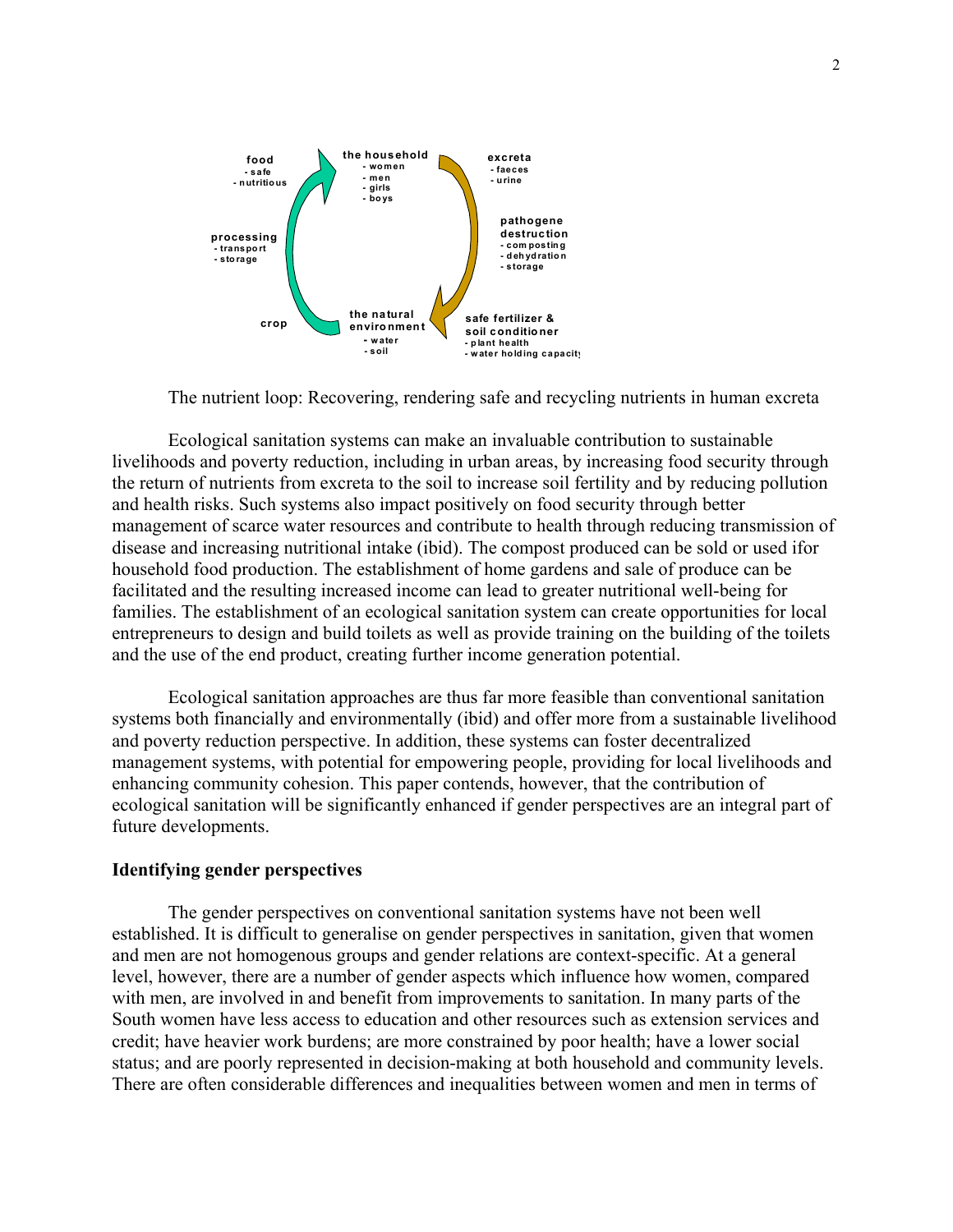the potential for having their voices heard and making viable choices on important issues in their lives.

While men in most areas in the South do the construction of latrines, women are usually responsible for keeping them clean and useable. Women assist children, the aged and the sick with their hygiene and sanitation needs. Women also take the main responsibility for socializing children into the use of latrines and for providing health/hygiene education for children. Women's perceptions, needs and priorities in relation to sanitation can be quite different from men's. Research in East Africa indicated that safety (particularly for children) and privacy were the main concerns of women. Women wanted to be sure that their children would not fall into the holes and they wanted doors which could be closed to prevent passers-by from looking in (Hannan-Andersson, 1984). What men want in relation to sanitation has never been specifically assessed. Sanitation programmes, as with many other development programmes, have been built around assumptions on some sort of "gender-neutral" person who does not exist in reality. Men's interests, needs and priorities in relation to sanitation may well be as neglected as women's.

The rights of the girl-child, which have been in focus since the Beijing Conference in 1995,<sup>[v](#page-6-4)</sup> should include access to appropriate and adequate sanitation. It has long been established that lack of adequate sanitation facilities, in particular from a privacy perspective, has implications for the education of girls. Parents are reluctant to send their girls to school in some parts of the world where school-level sanitation is inadequate. Experience from Tanzania in the 1980s revealed that parents sometimes took their girls out of primary school altogether because of poor sanitation facilities. In other cases girls' schooling was irregular because they could not go to school during menstration, due to inadequate facilities.<sup>[vi](#page-6-5)</sup> It is against human dignity and wellbeing that girls in some parts of the world have to face a lifetime of the discomfort, lack of privacy, indignity, ill-health and other risks associated with systems where they are forced to urinate and defecate in open sites away from the community and only at specific limited times.<sup>vii</sup>

Attention to gender perspectives in sanitation programmes has often been limited to analysis of women's contributions relative to men's, and the impacts on women in terms of anticipated benefits, within the framework of the existing division of responsibilities. The status quo in relation to roles, resources and power has been accepted as given.The strategy to increase women's involvement in sanitation improvements has also focused on increasing women's participation at the project level. Often the type of participation encouraged has been determined by the perception of women as only having "domestic" consumer roles. Despite the role of women in hygiene and sanitation at household level, latrine construction programmes which provide income-generation opportunities in communities often presume that only men will be interested in, or suited to, involvement in training programmes and credit schemes established to develop entrepreneurship in this area. The management roles of women have been ignored, as well as the possibilities and need for bringing women into more political discussions of sanitation. It has also been presumed that participation in sanitation programmes is automatically positive for women. The possible socio-economic costs involved, given the multitude of other responsibilities women have, are normally not considered.

The gender perspectives on ecological sanitation have not yet been specifically explored. Women are actively involved in food crop production and concerned about food security in many parts of the South and would be directly affected by increased access to soil nutrients provided through ecological sanitation and potential for increasing food production, including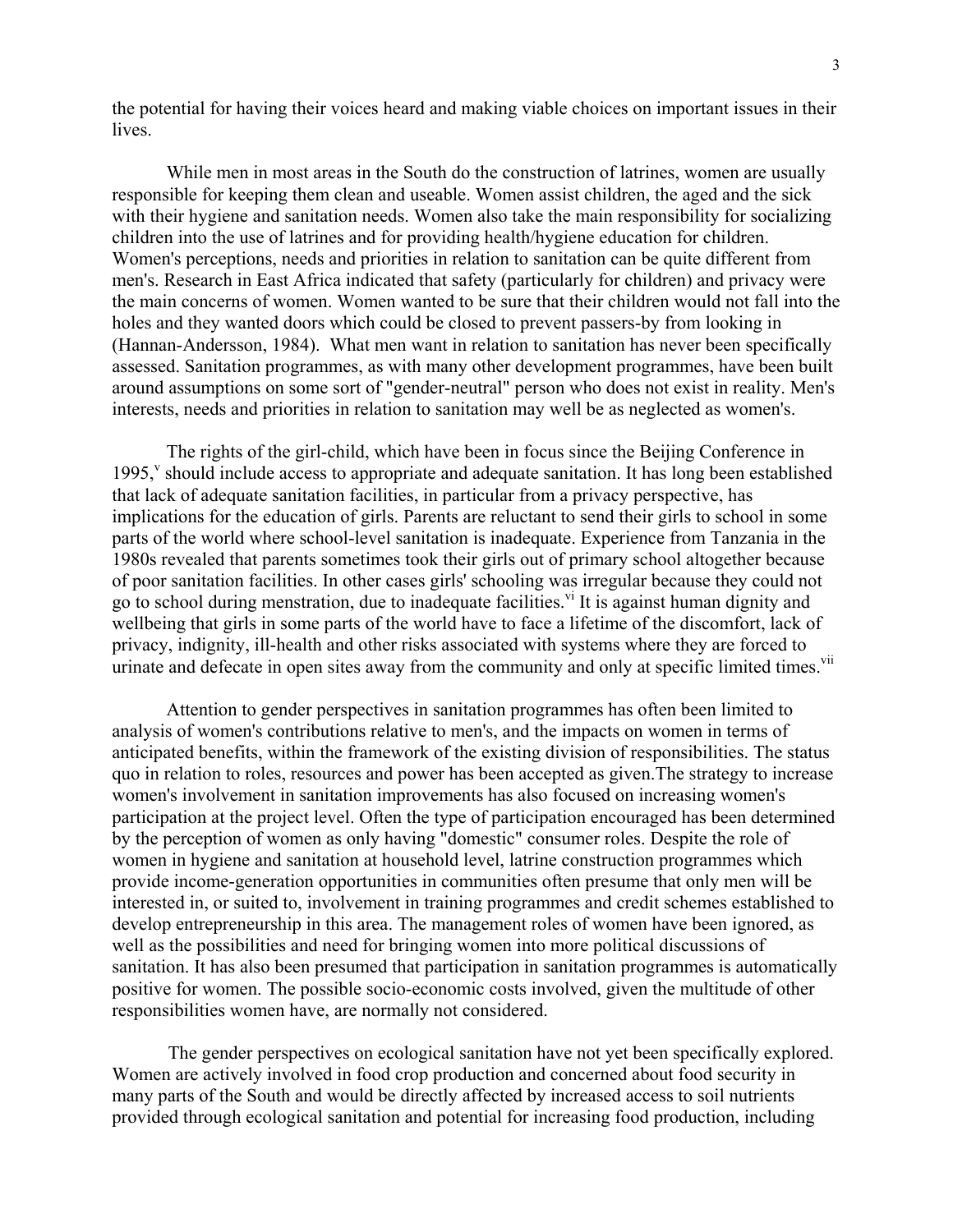through small vegetable gardens and fruit trees close to the homes. Given women's overall prime responsibility for the health and wellbeing of families in many areas, it could also be assumed that women would support ecological sanitation on the basis of health gains. Women's support would also be critical because of the need to pour ashes into the toilets after use, to dry out the faeces, increase the pH level and contribute to elimination of pathogens. Since women have the responsibility for tending the cooking fires, their involvement could be needed to ensure a supply of ashes to be used in the latrines. Men, on the other hand, do the digging of the pits and construction of the latrine structure and it could be assumed that men would appreciate not having to construct a new latrine and pit each time the old pit is filled. The possibility of simply emptying the pit and continuing to use it must be positive from a labour expenditure point of view. Both women and men need access to cash incomes and would be assumed to welcome the potential economic benefits of ecological sanitation, if the opportunities for small-scale entrepreneurship in construction of latrines and starting small market gardens are made available to both women and men.

There are also important gender perspectives on the urban agriculture linked to ecological sanitation. Women are responsible for food security in urban areas in many countries in the South. With urban agriculture based on ecological sanitation, families could save money by growing their own fruit and vegetables and/or selling some of the produce. Women often have a great need for increased sources of income but are constrained by their lesser access to formal education and training, relative to men, and are often confined to the informal sector. Urban agriculture, as a means of ensuring greater food security and potential supplementary income, is particularly attractive to women as it allows them to work close to their homes and facilitates the carrying out of other important roles, such as care of children, elderly and sick. The importance of ensuring that women as well as men are involved in planning and decision-making on urban agriculture initiatives, and have equitable access to training and extension services needs, however, to be emphasized.

Some concrete experiences on the importance of gender perspectives in relation to ecological sanitation are beginning to emerge from the project level in different parts of the world. Evidence from ecological sanitation systems in South India reveals that in areas with high water-tables where other forms of sanitation are not feasible, ecological sanitation provides huge benefits to women and girls.<sup>viii</sup> Without access to ecological sanitation the alternative for poor households is that all members of the households - women and men and girls and boys - have to walk to open defecation sites (separate sites for women and men), sometimes up to a distance of 0.5 km from the household. The health risks at the defecation sites are enormous because the human wastes are left lying around in the open. There are additional problems for women and girls as they are only able to use these sites to urinate and defecate at dawn and dusk. This leads to considerable discomfort and risk for urinary and other infections, particularly during menstruation. Having ecological toilets near or in the households also reduces the risks involved for women in the walk to the defecation sites - including the risks of physical and psychological harassment by men. The ecological toilet in use in South India requires much less water than the more expensive alternative favoured by more well-off families, the water flush toilets, which reduces the work burden for women in drawing and carrying water for the toilets. Experiments are also being carried out to show that women can benefit from the reuse of the urine for productive enterprises.<sup>[ix](#page-6-8)</sup>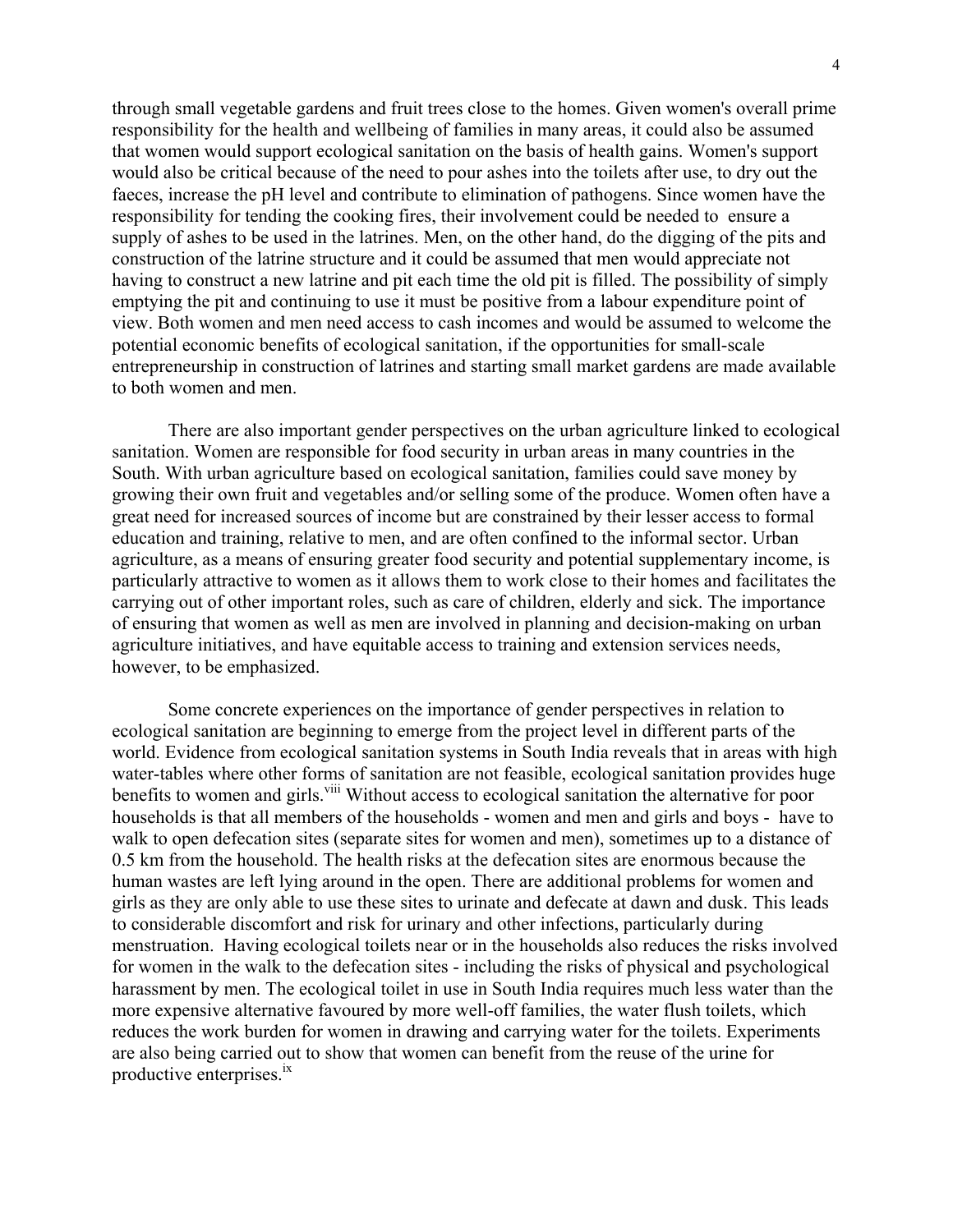Experience from Zimbabwe indicates that women in rural areas prefer the ecological sanitation alternative - the arbor  $\cos^x$  $\cos^x$  - to the conventional pit latrines as they can be built closer to the house. Women expressed appreciation of the gains in terms of privacy and safety, particularly for children, in night use. The use of the filled pits for planting fruit trees was also considered beneficial by women. Having the fruit trees close to the house enhances the potential for tending them properly, particularly in terms of being able to use the grey water from bathing and dish washing for watering. Men expressed appreciation of the arbor loos because the pits are smaller than conventional pit latrines and building them requires less labour. These findings are, however, not based on well-documented empirical data but on the observation of practitioners working in the communities.<sup>xi</sup> More well-substantiated data on the gender perspectives of ecological sanitation needs to be provided.

## **Conclusions**

Ecological sanitation improvements should be developed within a framework that links poverty reduction, human rights and democratic development, gender equality and maintenance of the natural resource base. The framework must be people-centred, recognizing the poor women and men - as actors and change agents rather than victims. The contributions, needs, priorities of all stakeholders, women as well as men, should be taken into account. Agarwall and Narain (undated) highlighted the importance of institutions and governance issues for natural resource management, calling for frameworks which build on traditional knowledge, technology and regulatory mechanisms rather than on systems imposed from outside. The success of the local institutions in the examples presented in their research was clearly related to the creation of forums which were based on participatory democracy, and allowed for all households members to discuss problems, identify solutions and establish sustainable management systems.

The claims that ecological sanitation approaches will lead to decentralized management systems which foster social cohesion and empowerment will nly be realized if the questions of socio-economic equity are addressed. In particular, there is need to give greater attention to the gender perspectives in management and governance issues linked to ecological sanitation. Ecological sanitation approaches can only be empowering if both women and men have the possibility to influence the direction of, participate actively in the implementation of, and benefit from, these approaches

To bring about constructive change more efforts need to be made to better understand the gender implications of ecological sanitation. Ways of reaching and involving both women and men have to be developed, particularly in terms of mobilizing women and men as agents of change and providing equitable access to economic benefits and opportunities, such the training, entreprenueral development support and credit made available in the context of ecological sanitation programmes . Men need to be sensitized on the important contributions of women in the area of sanitation and encouraged to provide more support to their equitable involvement.

An important starting point must be the understanding that the basis for women's more equitable involvement in ecological sanitation initiatives should not be the perception of women as vulnerable, marginal and victims, but rather recognition of women as well as men as major stakeholders, actors and change-agents in both households and communities. Both women and men have a stake in the achievement of sustainable livelihoods and eradication of poverty and have important contributions to make in this process.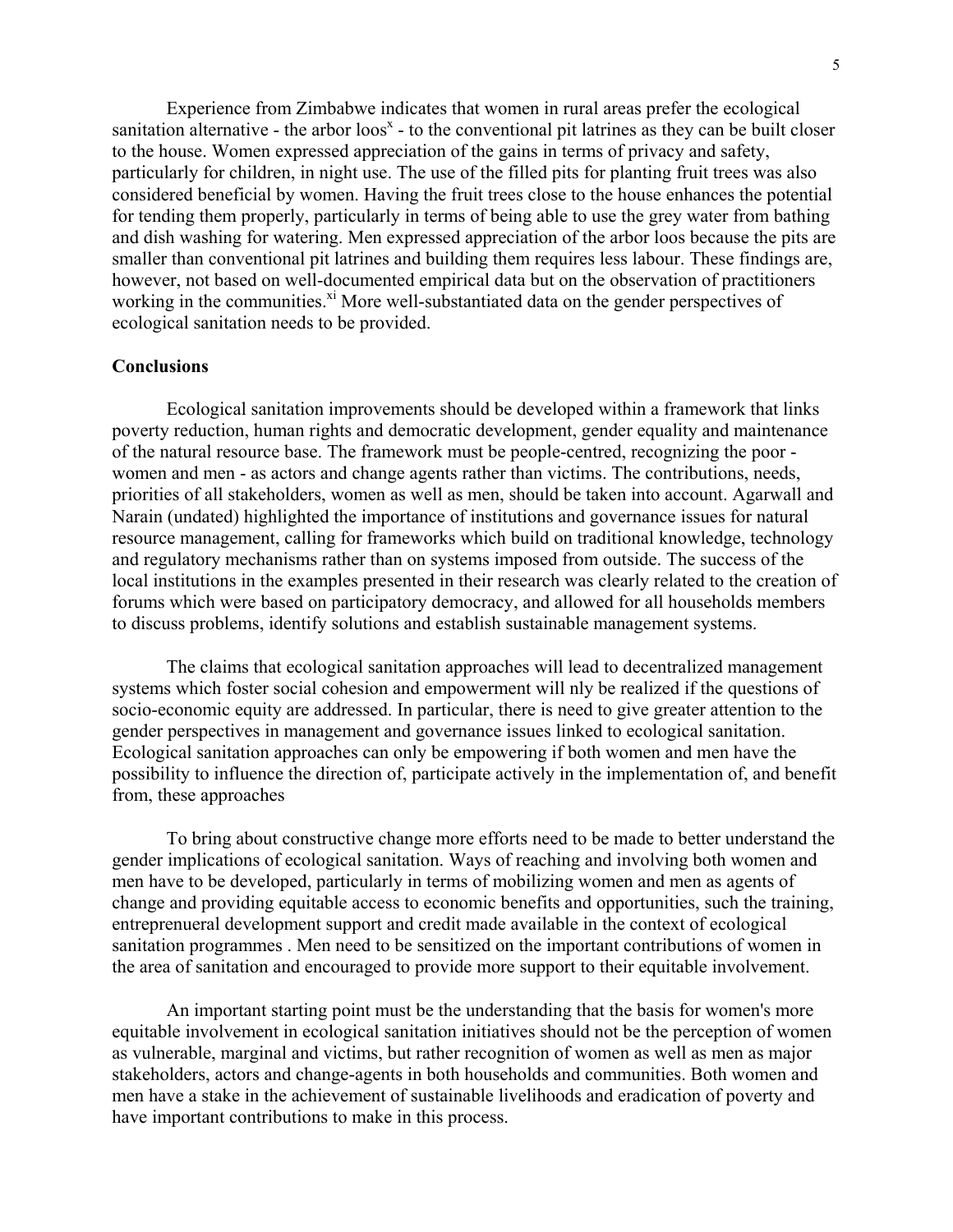Integrating gender perspectives, or giving attention to both women and men, in ecological sanitation programmes is important for securing human rights and social justice. It is also critical for ensuring that the goals and objectives of ecological sanitation, particularly in relation to sustainable livelihoods and poverty reduction, are effectively achieved.

### **References**

- Agarwall, A. and Narain. S. (undated, ca 1999) *Community and household water management: The key to environmental regeneration and poverty alleviation,* New York: UNDP (United Nations Development Programme).
- Esrey, S. (1998) *Ecological sanitation,* Stockholm: Sida (Swedish International Development Cooperation Agency).
- \_\_\_\_\_\_ (1996) *Water, waste and wellbeing: A multi-country study.* American Journal of Epidemiology 143(6):608-623.
- \_\_\_\_\_\_(2000a) *Sanitation from an eco-system approach.* Paper presented by UNDP at ACC Subcommittee on Water Resources 21 Session, 16-20 October 2000, ESCAP (Economic and Social Commission for Asia and the Pacific), Bangkok, Thailand.
- \_\_\_\_\_\_(2000b) *Ecological sanitation closing the loop to urban food security and wellbeing,*  (Unpublished mimeo).
- \_\_\_\_\_\_(1999) *Poverty and the environment. Background note on policies in water and sanitation.*  New York. (Unpublished mimeo).
- Esrey, S. et al. (1991). *Effects of improved water supply and sanitation on ascariasis, diarrhoea, dracunculkiasis, hookworm infection, schistosomiasis, and trachoma.* Bulletin of the World Health Organization 69(5):609-621.
- Esrey, S. et al. (2001) *Ecological sanitation Closing the loop to food security.* New York: UNDP (United Nations Development Programme) and Stockholm: Sida (Swedish International Development Cooperation Agency).
- Hannan-Andersson, C. (1984) *Development of water supplies in Singida Region, Tanzania. The realities for village women,* Dar es Salaam: Institute of Resource Assessment, University of Dar es Salaam (Research Report No 63).
- Morgan, P. (2001) *Ecological sanitation in Zimbabwe: A compilation of manuals, Volume II*. Harare, Zimbabwe

### **Footnotes**

 $\overline{\phantom{a}}$ 

<sup>&</sup>lt;sup>i</sup> This is based on a paper prepared for the 97<sup>th</sup> Annual Meeting of the Association of American Geographers, February 27-March 3, 2001, New York. Session 4.1.28. Gendered Livelihoods 1: Gender Space, Work and Development, sponsored by Geographic Perspectives on Women, Economic Geography, Asian Geography and Qualitative Methods Specialty Groups and IGU Gender Commission

ii Carolyn Hannan works as Principal Officer for Gender Mainstreaming at the United Nations in New York and Ingvar Andersson works as the Senior Water Policy Advisor at UNDP in New York. The views and opinions expressed in this paper are those of the authors and not the United Nations.

There are different ways to make human excreta safe for reuse and the options are partly dependent on cultural preferences and whether or not urine is diverted away from faeces. See Esrey, S. 1998.<br>
<sup>Iv</sup> There is some opposition to ecological sanitation based on fears of health risks involved.<br>
<sup>V</sup> See: United Nations, 1995. The Be

<sup>&</sup>lt;sup>vi</sup> Based on the experience from field work in Kilimanjaro, Singida and Shinyanga regions carried out by Ingvar Andersson and Carolyn Hannan.

Based on communication with Paul Calvert, South India.

viii Based on communication with Paul Calvert, South India.<br>i<sup>x</sup> Ibid.

 $^x$  An "arbor loo" is a simple form of latrine with a shallow pit, a very light ,moveable slab (and in some cases moveable toilet superstructure). It does not involve urine separation but uses a compost approach. When the pit is three-quarters full a new pit is dug and the slab and superstructure is moved to the new site. The old pit is filled with